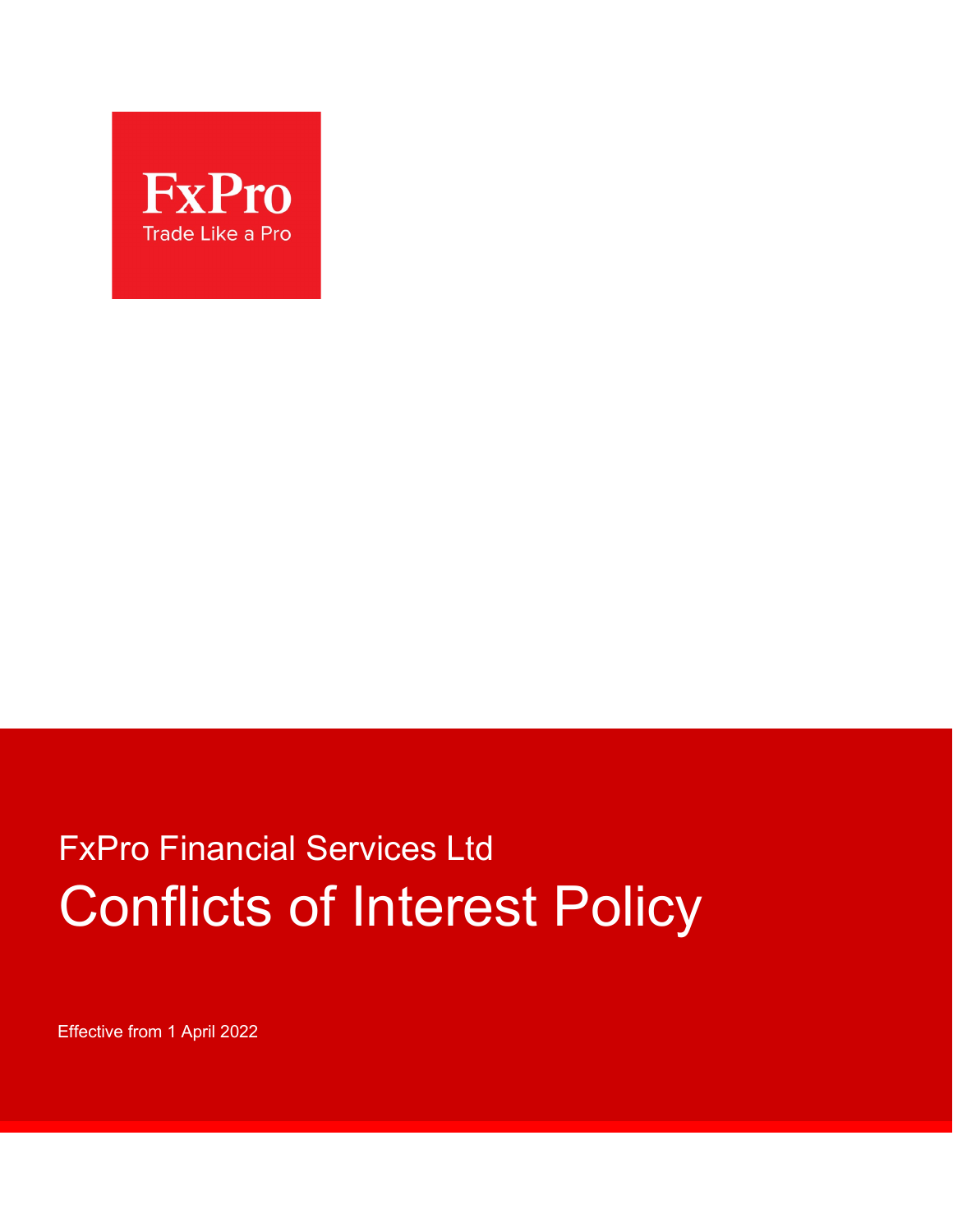## **Contents**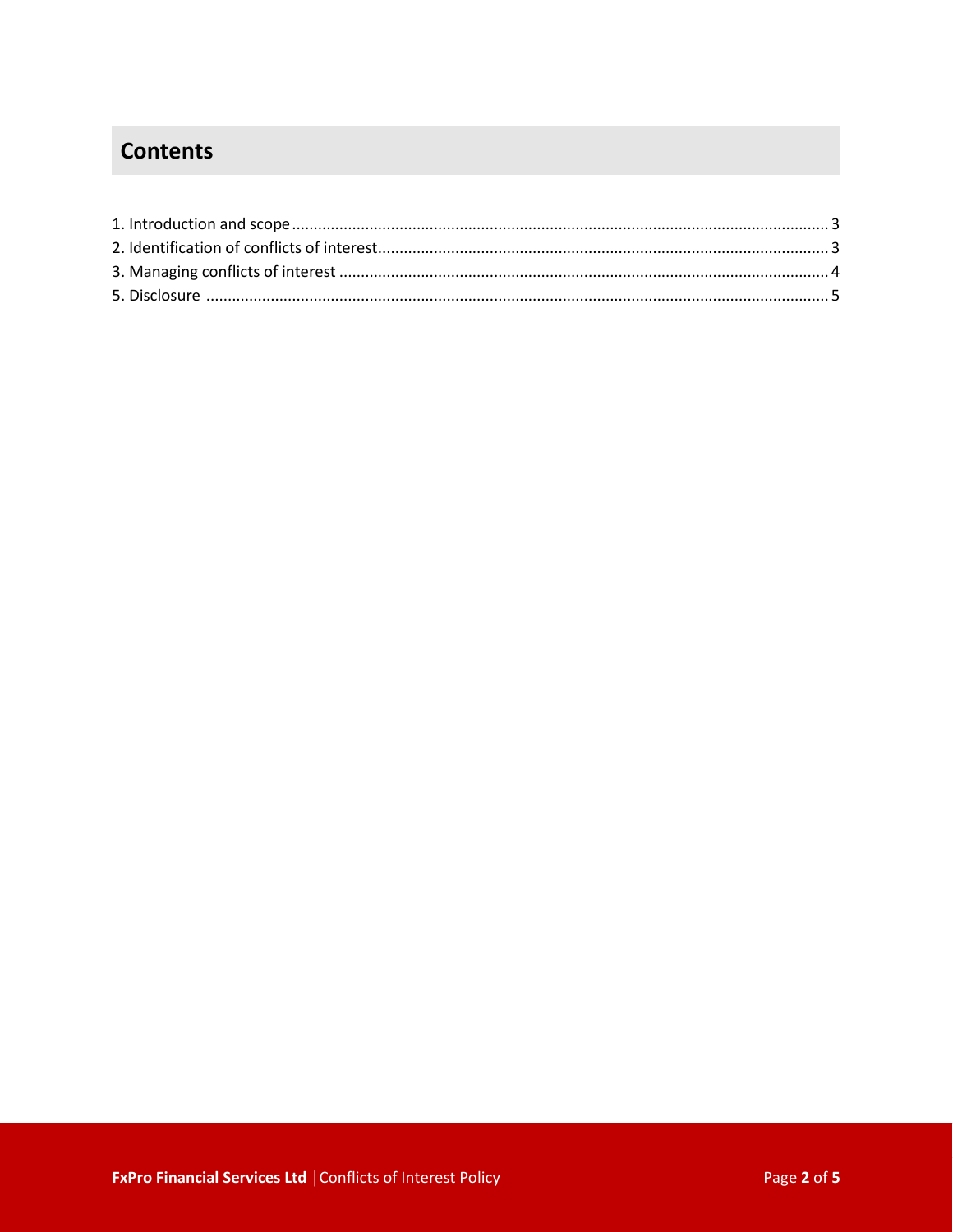## **1. Introduction and scope**

- 1.1 This Conflicts of Interest Policy (the **Policy**) is provided to you alongside our Terms and Conditions, and contains information on how we identify, manage and where possible, mitigate, or where applicable, disclose any conflict of interest which may arise during the course of your business relationship with FxPro Financial Services Ltd (**we, us** or **FxPro**).
- 1.2 We must take all reasonable steps to identify any conflict of interest between:
	- a) Us, including our management, employees, appointed representatives and/or tied agents where applicable (the **Relevant Persons**), or any person directly or indirectly linked to them, and our clients; or
	- b) You and another client.

We are committed to act honestly, fairly and professionally, in the best interest of our clients, and in line with applicable legislation when providing investment services to our clients.

- 1.3 This Policy is not intended to and does not create third party rights or duties that would not already exist if the Policy had not been made available, nor does it form part of any contract between us and any client.
- 1.4 **For your benefit and protection, please ensure you take sufficient time to read this and any other additional documents and information available to you via our website, prior to opening an account and/or carrying out any activity with us. You should contact us for any further clarification or seek independent professional advice (if necessary).**
- 1.5 Unless otherwise defined here, capitalised terms have the same meaning as in the 'FxPro Financial Services Ltd Terms and Conditions'.

## **2. Identification of conflicts of interest**

- 2.1 A conflict of interest may arise where FxPro and/or any Relevant Person is in any of the following situations:
	- a) FxPro and/or any Relevant Person is likely to make a financial gain, or avoid a financial loss at the expense of a client;
	- b) FxPro and/or any Relevant Person has an interest in the outcome of a service provided, or of a transaction carried out on behalf of a client, which is distinct from that client's interest in the same outcome;
	- c) FxPro and/or any Relevant Person has a financial or other incentive to favour the interest of a particular client, or group of clients, over the interests of another client or group of clients;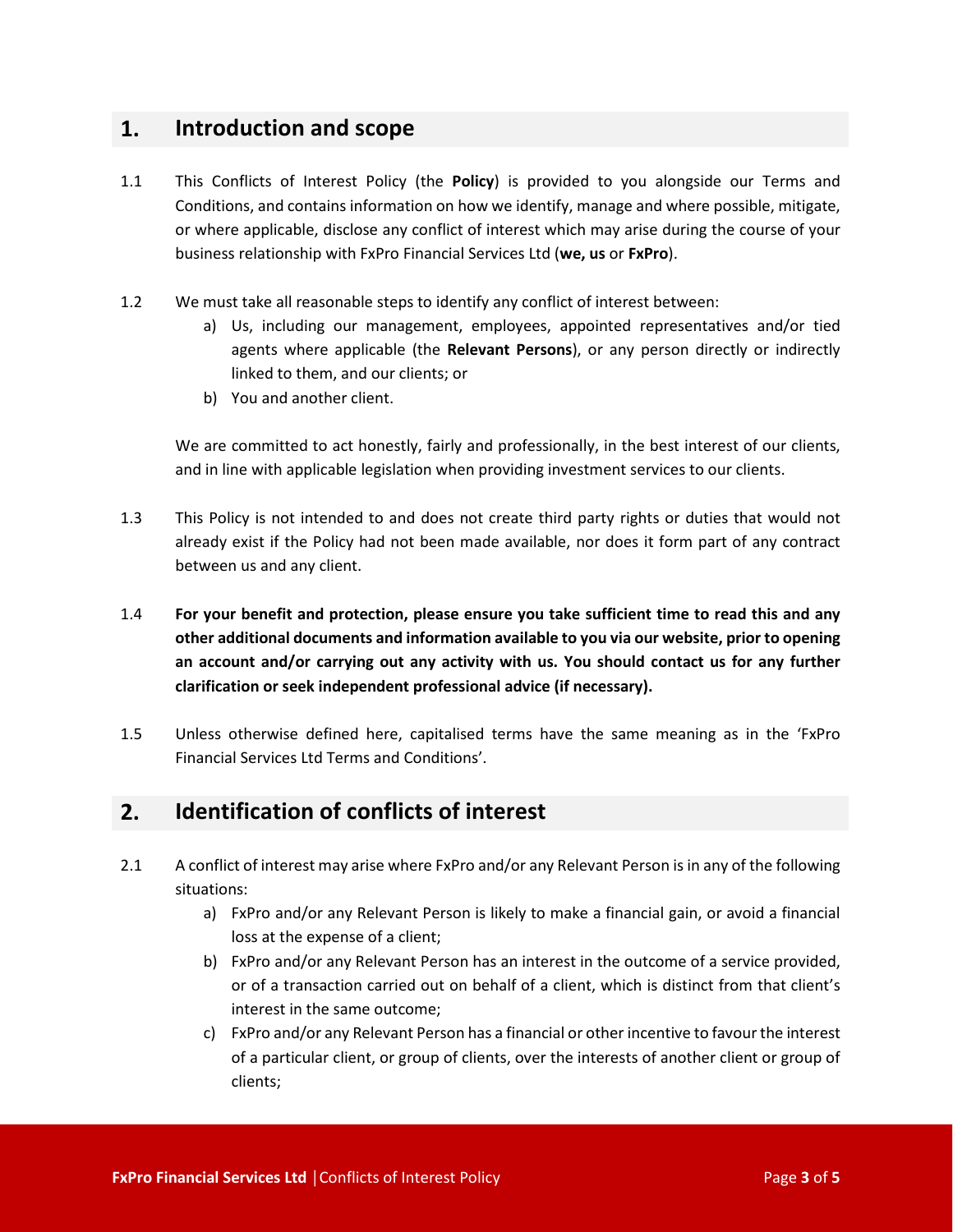d) FxPro and/or any Relevant Person receives or will receive from a person other than a client, an inducement in relation to a service provided to that client, in the form of monies, goods or services, other than the standard commission or fee for that service.

### **3. Managing conflicts of interest**

- 3.1 We maintain and operate effective organisational and administrative procedures to manage and prevent any identified conflict of interest from giving rise to a material risk of damage to the interests of our clients. We also monitor business activities on an ongoing basis to ensure that these internal controls are appropriate. The measures adopted are designed to ensure that Relevant Persons engaged in different business activities involving a potential conflict of interest carry on those activities at a level of independence proportionate to our size and activities, and to the materiality of the risk of damage to the interests of our clients.
- 3.2 In general, the procedures and controls that we follow in this regard include the following measures:
	- a) Effective procedures to prevent or control the exchange of information between Relevant Persons where the exchange of that information may harm the interests of one or more clients;
	- b) The separate supervision of Relevant Persons whose principal functions involve carrying out activities on behalf of, or providing services to, clients whose interests may conflict, or who otherwise represent different interests that may conflict, including ours;
	- c) The removal of any direct link between the remuneration of Relevant Persons principally engaged in one activity and the remuneration of, or revenues generated by, different Relevant Persons principally engaged in another activity, where a conflict of interest may arise in relation to those activities;
	- d) Measures to prevent or limit any person from exercising inappropriate influence over the way in which a Relevant Person carries out investment or ancillary services or activities;
	- e) Measures to prevent or control the simultaneous or sequential involvement of a Relevant Person in separate investment or ancillary services where such involvement may impair the proper management of conflicts of interest.
- 3.3 Some of the policies and procedures established to prevent and manage Conflicts of Interests are shown below:
	- a) Best execution policies and procedures to ensure that clients are getting the best possible trading conditions across all instruments offered;
	- b) A 'need to know' policy governing the distribution of confidential or inside information within FxPro;
	- c) Chinese walls restricting the flow of confidential and inside information within our company, and physical separation of departments;